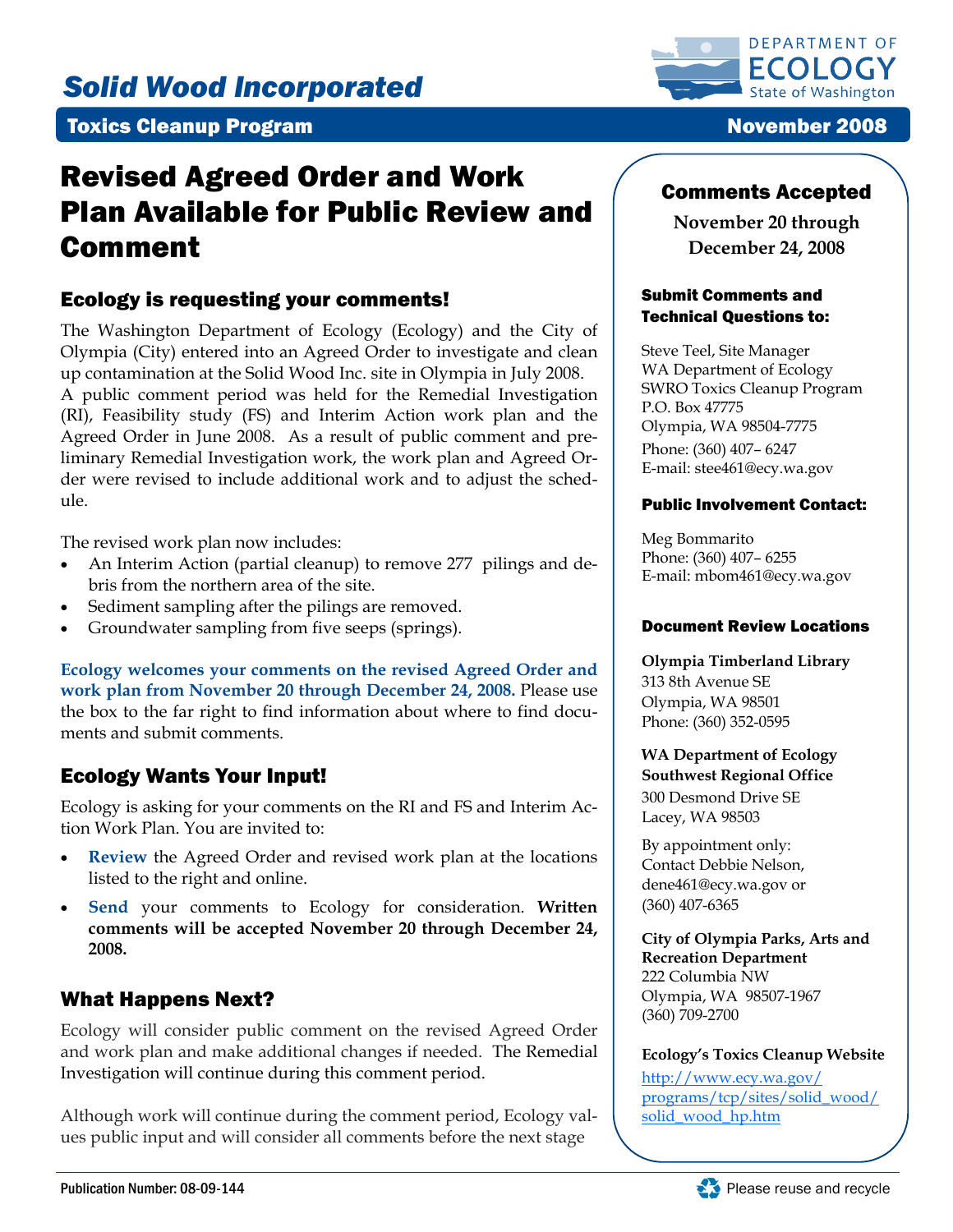### *Solid Wood Incorporated*

of the project begins. Changes have already been made to the work plan as a result of public comment For example, the groundwater seep sample collection was added.

After the RI and FS have been completed, Ecology will draft a **Cleanup Action Plan** which outlines the final cleanup activities. Results of the **RI** and **FS** will guide the selection of the final cleanup remedy.

### Site Background

The Solid Wood Inc. site (proposed West Bay Park) is about 16.4 acres in size and historically operated as a lumber mill. The site lies on the West Bay of Budd Inlet, east of West Bay Drive and north of the Fourth Avenue Bridge (see map below).

Past operations at the site resulted in the contamination of soil, groundwater, and possibly sediment. Initial investigations discovered total petroleum hydrocarbons (TPH), carcinogenic polycyclic aromatic hydrocarbons (cPAHs) and metals at levels that exceed the Model Toxics Control Act (MTCA) cleanup standards for soil and groundwater.



For more information about the development of the West Bay Park, please contact Julie McQuary at (360) 709-2700 or jmcquary@ci.olympia.wa.us or visit

http://www.olympiawa.gov/cityservices/par/ parks/westbay.htm



# **State Environmental Policy Act**

To ensure that work done on the site, including interim actions, will not have negative impacts on the environment the City of Olympia did a State Environmental Policy Act (SEPA) review.

They determined that the proposed actions are not expected to negatively impact the environment or the surrounding community. The SEPA documents have already gone through a public comment period. They have been included in the work plan as Appendix A.



*Proposed park boundary* 

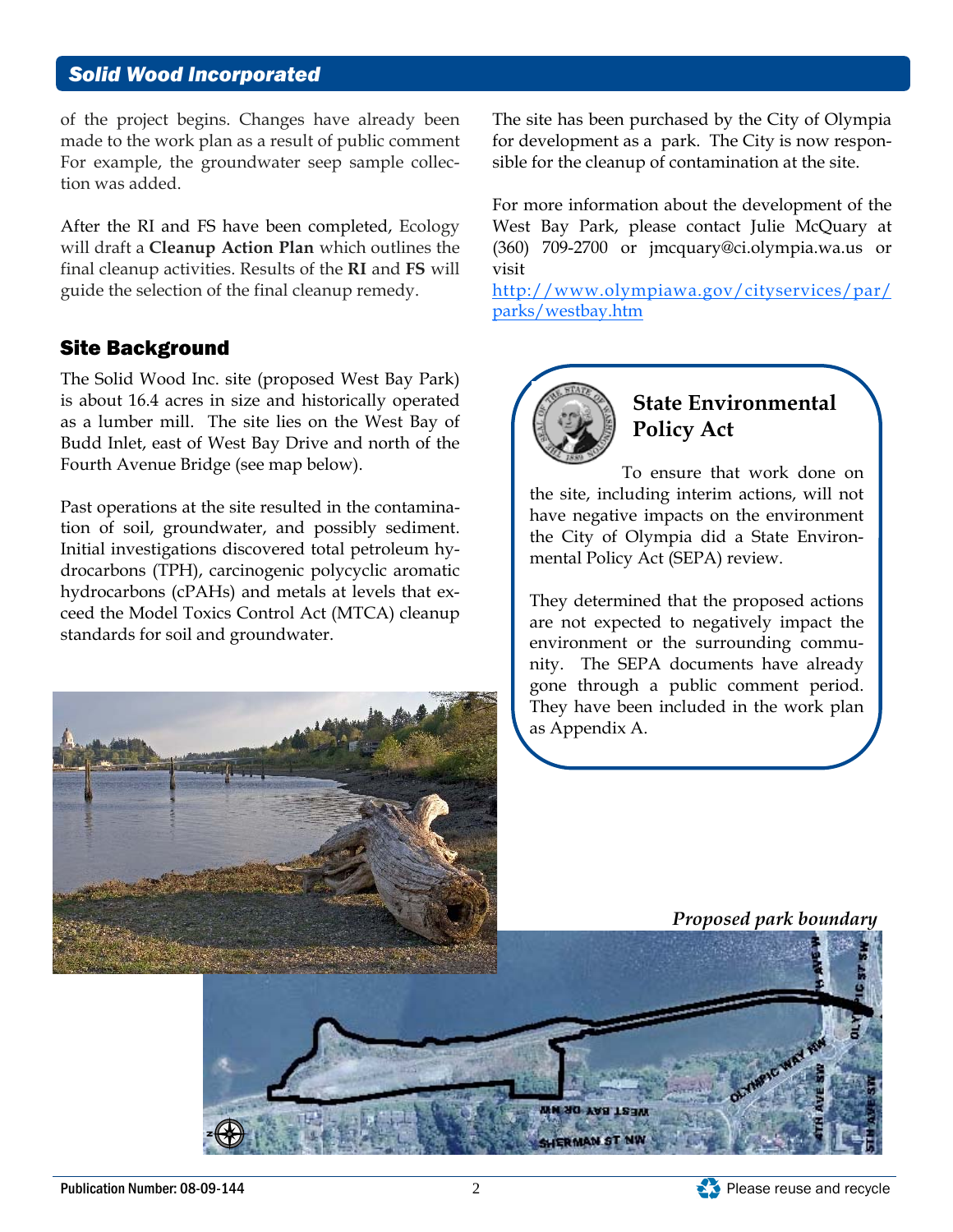### *Solid Wood Incorporated*

#### Cleanup Work Throughout Budd Inlet

Ecology is working on projects throughout Budd Inlet to restore the health of Puget Sound. As part of the Puget Sound Initiative, Ecology received funding for an area-wide sediments investigation. In addition to this study, several formal cleanups are underway, including the Solid Wood cleanup. While these cleanups are not funded by the Puget Sound Initiative, they will reduce the amount of toxins in the sound and will contribute towards efforts to restore Budd Inlet.



|                | Project                                      | <b>Project Status</b>                                                                                    |
|----------------|----------------------------------------------|----------------------------------------------------------------------------------------------------------|
| $\mathbf{1}$   | <b>Budd Inlet Sediments</b><br>Investigation | More sampling planned for 2009-11. Interim action to remove<br>sediments at Port of Olympia winter 2009. |
|                | Reliable Steel Inc.                          | The Remedial Investigation is underway.                                                                  |
| 3              | Industrial Petroleum Inc.                    | Remedial Investigation continues.                                                                        |
| $\overline{4}$ | Hardel Mutual Plywood                        | Remedial Investigation completed.                                                                        |
| $\overline{5}$ | West Bay Marina                              | Work plan for the Remedial Investigation and Feasibility<br>Study is underway.                           |
| 6              | Cascade Pole                                 | Interim Cleanup Action Plan is being finalized.                                                          |
|                | East Bay Redevelopment                       | Comment period for Interim Action work plan is planned for<br>late 2008 or early 2009.                   |
| -8             | Solid Wood Incorporated                      | Revised work plan and Agreed Order currently available for<br>comment.                                   |